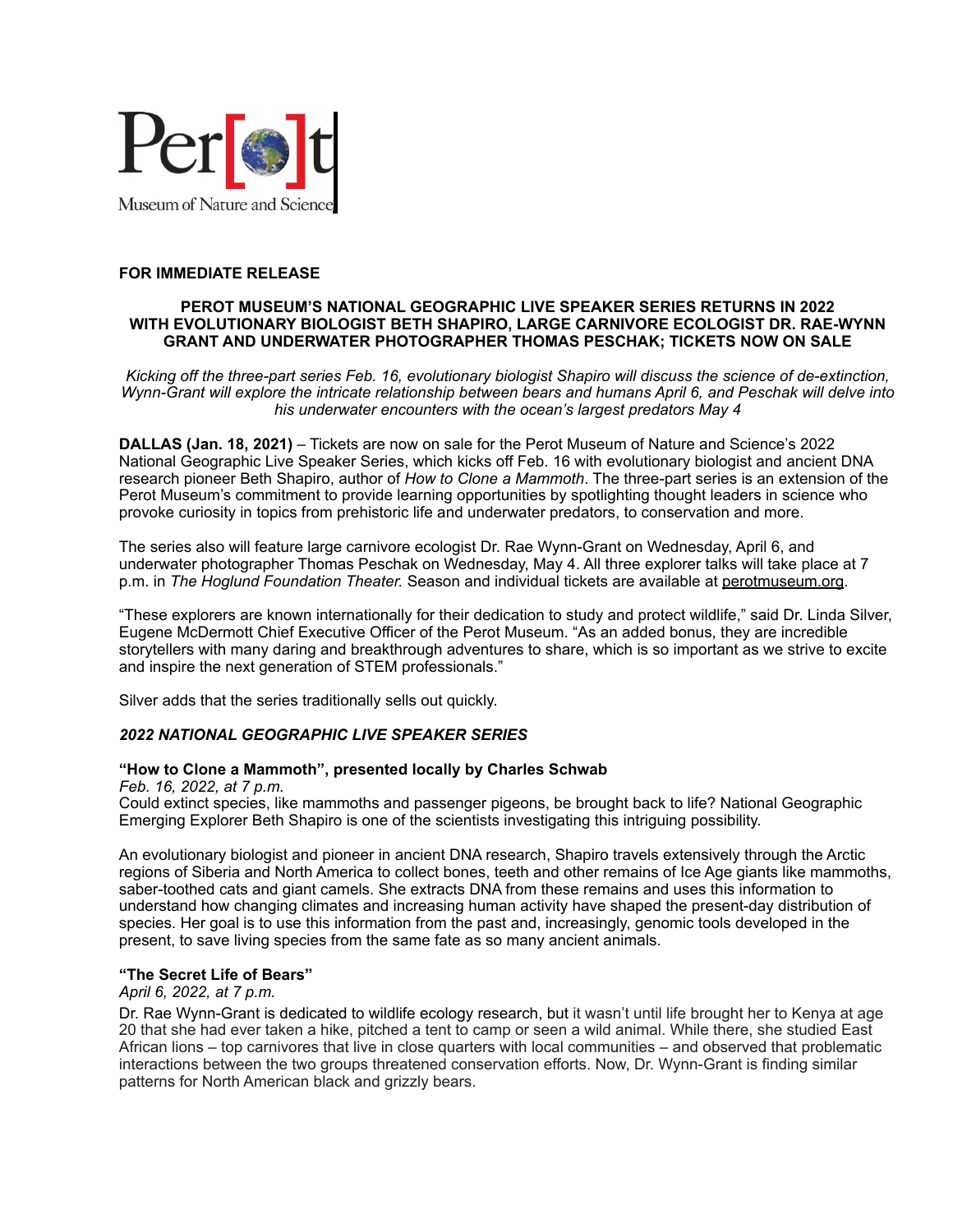As a scientist with the National Geographic Society's Last Wild Places Initiative, Wynn-Grant works to protect and restore iconic wildlife populations – grizzly bears, bison, pronghorn, cougars and more. But there's an obstacle: roads, fences and cattle ranches crisscross the habitat of these wide-ranging animals. Wynn-Grant studies the movements and behaviors of the bears in an effort to find ways to improve the relationship between local communities and the powerful wildlife that surround them.

### **"Wild Seas, Secret Shores", presented locally by Charles Schwab**

*May 4, 2022, at 7 p.m.*

For Thomas Peschak, sharks aren't why you get out of the water—they're why you get in. His lifelong obsession with the ocean led him first to marine biology, specializing in kelp forest and the impacts of marine poaching. He became a conservation photographer in 2004, realizing his images could have greater impact than this research. He soon found himself paddling kayaks alongside great white sharks in South Africa, swimming among hundreds of one-ton manta rays in the Maldives, and tracking sea turtles the size of bears in the Caribbean. He has spent a lifetime documenting the beauty and fragility of underwater life and the majesty of wild coastlines.

**TICKETS.** Individual tickets for the 2022 National Geographic speaker series are \$49 for members and \$54 for non-members. (Museum general admission is not required – or included – with ticket purchase.) COVID-19 protocols will be in place.

The Perot Museum is located at 2201 N. Field Street in Dallas, Texas. For more information, visit [perotmuseum.org](http://www.perotmuseum.org) or call 214-428-5555.

#### *NOTE: To obtain the news release, photos, Perot Museum fact sheet and more, please go to*  **[perotmuseum.org/press](http://www.perotmuseum.org/access.html?p=about-the-perot_newsroom_press)***.*

*###*

*About the Perot Museum of Nature and Science. A top cultural attraction in Dallas/Fort Worth and a Michelin Green Guide three-star destination, the Perot Museum of Nature and Science is a nonprofit educational organization located in the heart of Dallas, Texas. With a mission to inspire minds through nature and science, the Perot Museum delivers exciting, engaging and innovative visitor and outreach experiences through its education, exhibition, and research and collections programming for children, students, teachers, families and life-long learners. A trusted science resource for all of North Texas, the Museum is committed to preparing the next generation of STEM workers by supporting K-12 schools and educators through highly accessible programs. The 180,000-square-foot facility in Victory Park opened in December 2012 and is now recognized as the symbolic gateway to the Dallas Arts District. Future scientists, mathematicians and engineers will find inspiration and enlightenment through 11 permanent exhibit halls on five floors of public space; a children's museum; a flexible-space, traveling exhibition hall; and a theater. Designed by 2005 Pritzker Architecture Prize Laureate Thom Mayne and his firm Morphosis Architects, the Victory Park museum has been lauded for its artistry and sustainability. To learn more, please visit [perotmuseum.org](http://perotmuseum.org).*

**MEDIA CONTACTS: Becky Mayad 214-352-1881 work 214-697-7745 cell [becky@mayadpr.com](mailto:becky@mayadpr.com)**

**Taylor Mayad 214-435-7756 cell [taylor@mayadpr.com](mailto:taylor@mayadpr.com)**

# **SPEAKER BIOS**

**Beth Shapiro**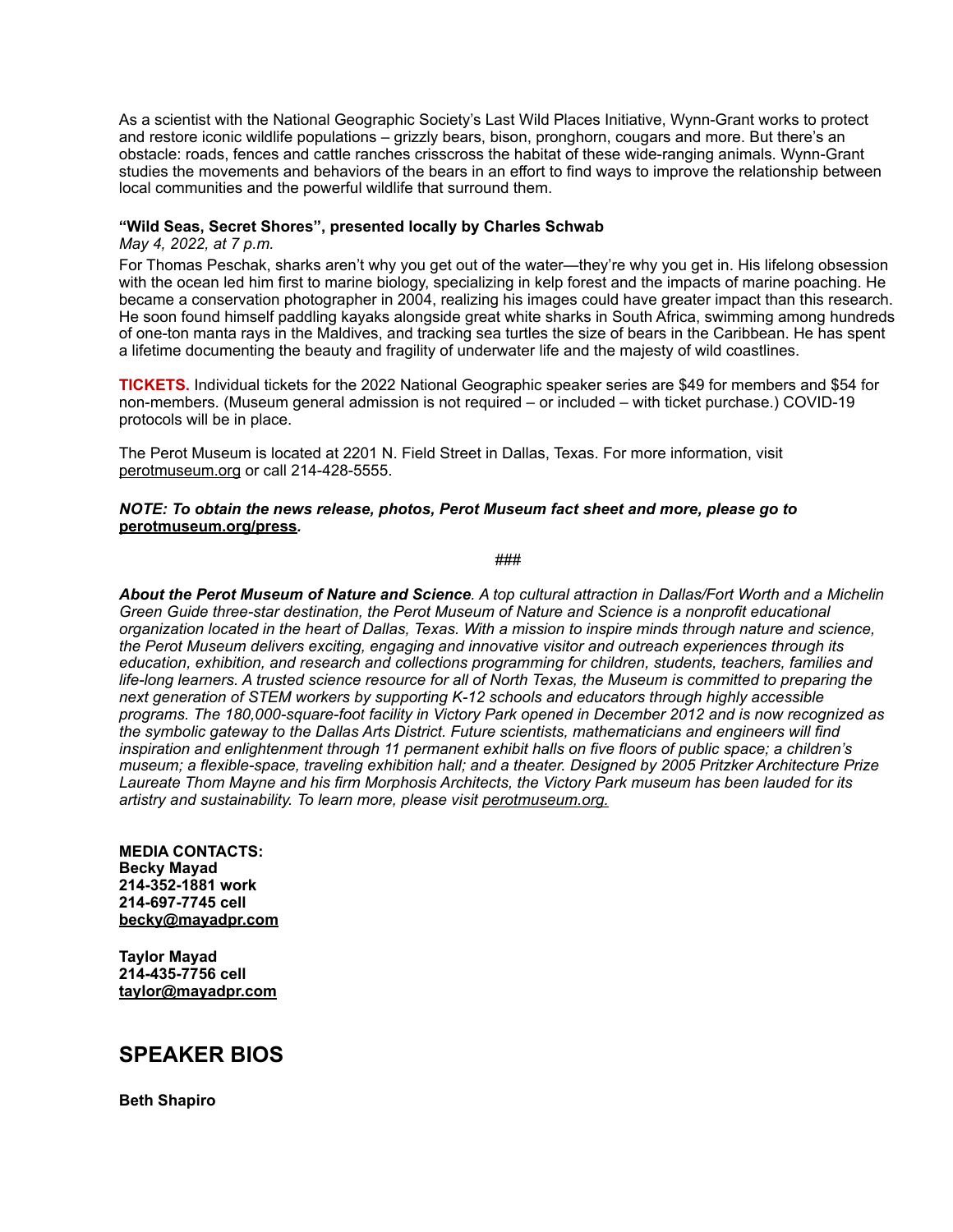## **Evolutionary Biologist**

Dr. Beth Shapiro is a pioneer and global leader in the high-profile field of ancient DNA and a clear voice in the debate over the future of genetic engineering. A Rhodes Scholar, Macarthur "genius," and National Geographic Explorer, Shapiro is Professor of Ecology and Evolutionary Biology at UC Santa Cruz, Director of the UCSC Paleogenomics Lab, and a Howard Hughes Medical Institute Investigator.

Shapiro travels extensively through the Arctic regions of Siberia and North America, where she collects the bones, teeth, and other remains of ice age giants, including mammoths, saber-toothed cats, and giant camels. She extracts DNA from these remains and uses this information to understand how changing climates and increasing human activity have shaped the present-day distribution of species. Her goal is to use this information from the past and, increasingly, genomic tools developed in the present, to save living species from the same fate as so many ice age animals.

Shapiro's research has been published in many top scientific journals, including *Science* and *Nature*, and she has written for *Popular Science, the Times Higher Education*, and *The Observer*. Shapiro's dynamic and fluid style and ability to present complex scientific ideas in an easy-to-digest manner have made her a highly soughtafter to speaker for public and scientific audiences. A regular on *BBC*, *National Geographic, Discovery,* and others, Shapiro is one of the most prominent popularizers of science in her generation.

Shapiro's first book, *How to Clone a Mammoth: The Science of De-Extinction*, published by Princeton University Press in 2015, explores the technical, ethical, and ecological challenges to bringing extinct species back to life. *How to Clone a Mammoth* won the 2016 AAAS/Subaru SB&F Prize for Excellence in Science Books, the 2016 PROSE Award in Popular Science & Popular Mathematics, and the 2016 Independent Publisher Book Awards Gold Medal in Science. It was shortlisted for the 2016 Phi Beta Kappa Award in Science and the 2016 LA Times Book Prize in Science & Technology. Her second book, *Wild(ish) Life: Our Long History of Messing with Nature*, will be published by Basic Books in 2020.

## **Rae Wynn-Grant Carnivore Ecologist**

Dr. Rae Wynn-Grant is a large carnivore ecologist with an expertise in using statistical modeling to investigate how humans influence carnivore behavior and ecology. In particular, she is currently studying the drivers of human-carnivore conflict, and the influence of human activity on connectivity of suitable carnivore habitat. Her current field system encompasses part of The Great Plains in northeastern Montana where she is studying potential corridors to facilitate grizzly bear conservation. Her previous research questions surrounded the ecological drivers of human-carnivore conflict with black bears in the Western Great Basin, African lions in rural Kenya and Tanzania, as well as grizzly bears in the Greater Yellowstone Ecosystem.

A native Californian, Dr. Wynn-Grant attributes her interest in wildlife and conservation from the television shows she watched as a child. She was introduced to the field of conservation biology as an undergraduate and is unapologetic about her passion for studying charismatic megafauna. Dr. Wynn-Grant serves on the Board of Governors for the [Society for Conservation Biology,](https://conbio.org/) and as a Special Director for [The Explorer's Club](https://explorers.org/), where she largely aids the organizations in their equity, inclusion, and diversity strategies.

Dr. Wynn-Grant received her B.S. in Environmental Studies from [Emory University,](http://envs.emory.edu/home/) her M.S. in Environmental Studies from [Yale University,](http://environment.yale.edu/) and her Ph.D. in Ecology and Evolution from [Columbia University.](http://e3b.columbia.edu/) She completed a Conservation Science Research and Teaching Postdoctoral fellowship with the [Center for Biodiversity and](https://www.amnh.org/our-research/center-for-biodiversity-conservation)  [Conservation](https://www.amnh.org/our-research/center-for-biodiversity-conservation) at the [American Museum of Natural History](http://amnh.org/). Her doctoral and postdoctoral research focused on the ecological and social drivers of carnivore behavioral patterns in human-modified landscapes. She is currently a Fellow with [National Geographic Society](https://www.nationalgeographic.org/) working on carnivore conservation. She maintains a Visiting Scientist position at the [American Museum of Natural History,](http://amnh.org/) and adjunct faculty positions at [Columbia University](http://e3b.columbia.edu/) and [Johns Hopkins University](http://advanced.jhu.edu/about-us/faculty/rae-wynn-grant/).

**Thomas Peschak Photographer**